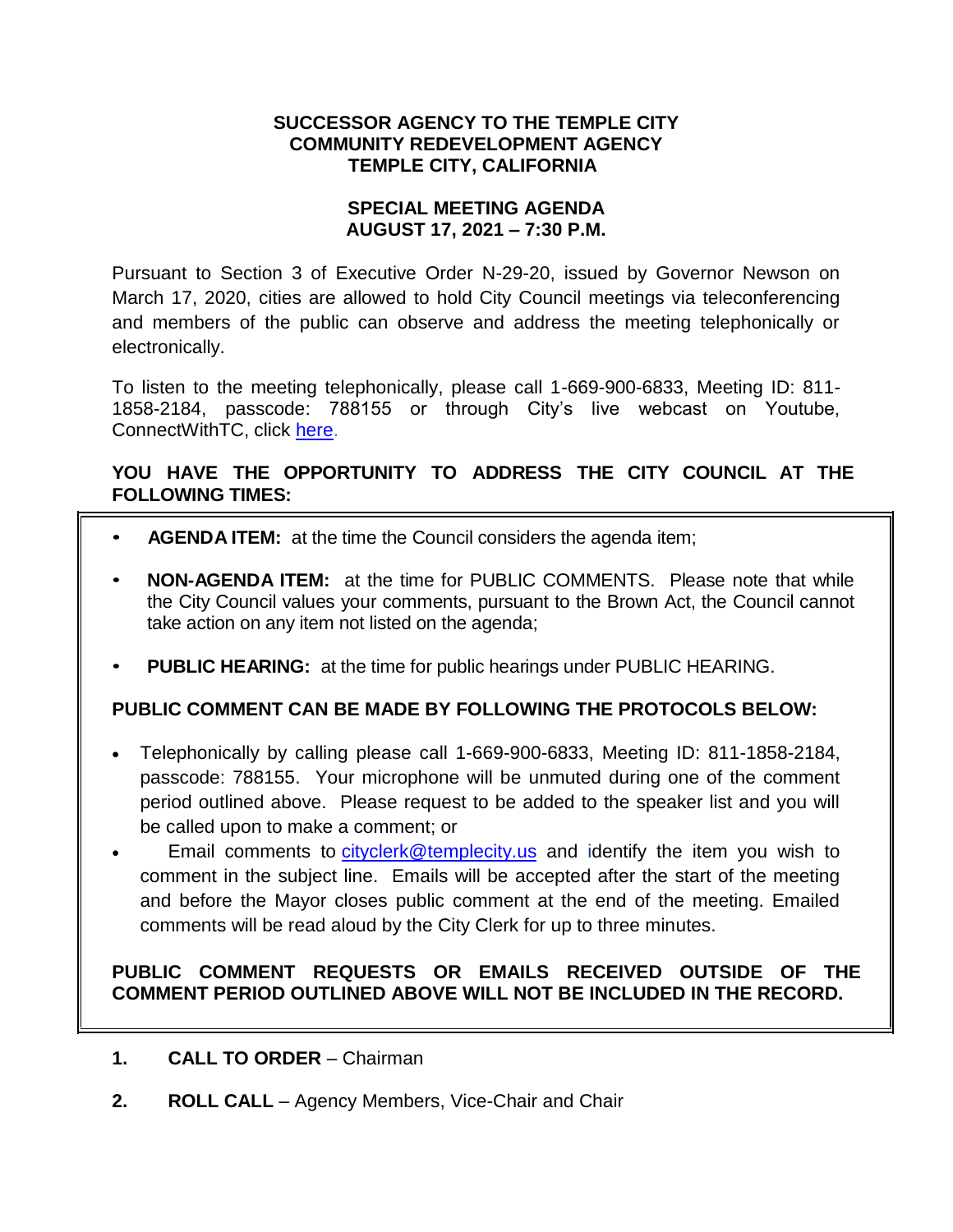Successor Agency to the Former Temple City Community Redevelopment Agency Agenda August 17, 2021 Page 2 of 3

### **3. CONSENT CALENDAR**

All Consent Calendar items may be approved in a single motion as recommended unless removed for further discussion. If members of the Successor Agency or persons in the audience wish to discuss any matters listed on the Consent Calendar, please address them at this time.

Recommendation: Approve item A and B per recommendation.

## A. [APPROVAL OF MINUTES](https://www.ci.temple-city.ca.us/DocumentCenter/View/16632/3A_SAM--2021-04-20)

The Successor Agency is requested to review and approve the Minutes of the Regular Successor Agency to the Former Temple City Community Redevelopment Agency meeting of April 20, 2021.

Recommendation: Approve.

### B. [ADOPTION OF RESOLUTION NO. 21-5548-SA –](https://www.ci.temple-city.ca.us/DocumentCenter/View/16631/3B_Reso-No-21-5548-SA-81721---Warrants--Demands-FY-2021-22-FINAL) APPROVAL OF [PAYMENT OF BILLS](https://www.ci.temple-city.ca.us/DocumentCenter/View/16631/3B_Reso-No-21-5548-SA-81721---Warrants--Demands-FY-2021-22-FINAL)

The Successor Agency is requested to adopt Resolution No. 21-5548-SA authorizing payment of bills.

Recommendation: Adopt Resolution No. 21-5548-SA.

### **4. UNFINISHED BUSINESS** – None

- **5. NEW BUSINESS** None
- **6. COMMUNICATIONS** None

## **7. PUBLIC COMMENTS**

The Successor Agency will now hear public comments regarding items **not listed** on the agenda. The procedure to address the Successor Agency is highlighted on the first page of this agenda.

# **8. UPDATE FROM EXECUTIVE DIRECTOR AND AGENCY COUNSEL**

### **9. MATTERS FROM AGENCY MEMBERS**

### **10. ADJOURNMENT**

In compliance with the Americans with Disabilities Act, if you need special assistance to participate in this meeting, please contact the City Clerk at (626) 285- 2171. Notification 48 hours prior to the meeting will enable the City to make reasonable arrangements to ensure accessibility to this meeting.